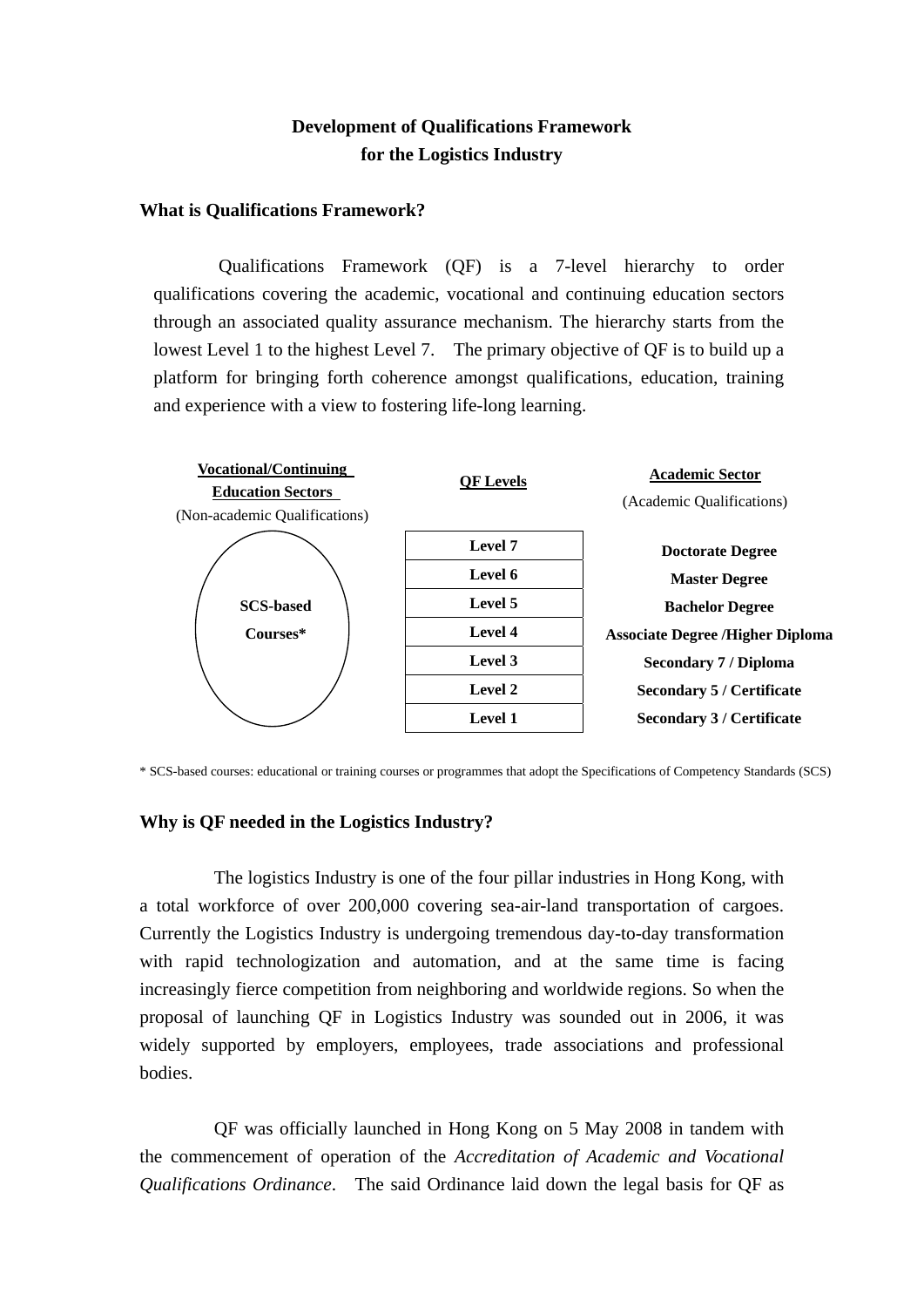well as its associated quality assurance mechanism and has empowered the Hong Kong Accreditation of Academic and Vocational Qualifications (HKCAAVQ) as the Accreditation Authority to uphold the quality assurance role underpinning QF. For the vocational sector, QF is implemented through an industry-led forum, collectively termed the Industry Training Advisory Committee (ITAC) comprising industry representatives of major stakeholders, while the Education Bureau provides the secretariat services and funding support. So far, a total of 12 industries have been formed to take forward the QF implementation. Logistics Industry is the eleventh industry to join QF in 2006.

#### **QF Development in Logistics Industry: Milestones and Achievements**

 The Logistics ITAC, in its second term of office, comprises 32 members, including employers, employees, and representatives from trade associations and professional bodies. Over the past two and half years, the ITAC has steered the development of competency standards, as a starting point, in respect of two branches of the Logistics Industry, namely *Airfreight and Expre*ss, as well as *Shipping*. The rest of the three branches, including *Local Transport and Distribution*, *Terminals and Warehouse*, and *Supporting and Ancillary Services*, will be dealt with in the later stages. These competency standards (generally referred as SCS [Specification of Competency Standards]) have to undergo industry-wide consultations before adoption for use by the industry. After extensive consultation and necessary revision, the SCS will form very good reference for curriculum design by various educational and training providers, and for human resources development of employers.

Educational and training courses and programmes developed by reference to the SCS for the Logistics Industry and designed in accordance with the Qualifications Guidelines issued by the Education Bureau will be labeled as "SCS-based" on the Qualifications Register (QR) if they have gone through successful accreditation. As the SCS contains the competency standards required by the industry, these SCS-based courses will equip trainees with the necessary competency requirements to perform the concerned job functions.

In order to promote QF and the SCS-based courses, the Education Bureau has also introduced the Qualifications Framework Support Scheme (QFSS) to facilitate participation. The QFSS mainly covers accreditation grants to eligible training bodies, fee reimbursement to successful applicants of the Recognition of Prior Learning (RPL) mechanism if the applicants have later completed a